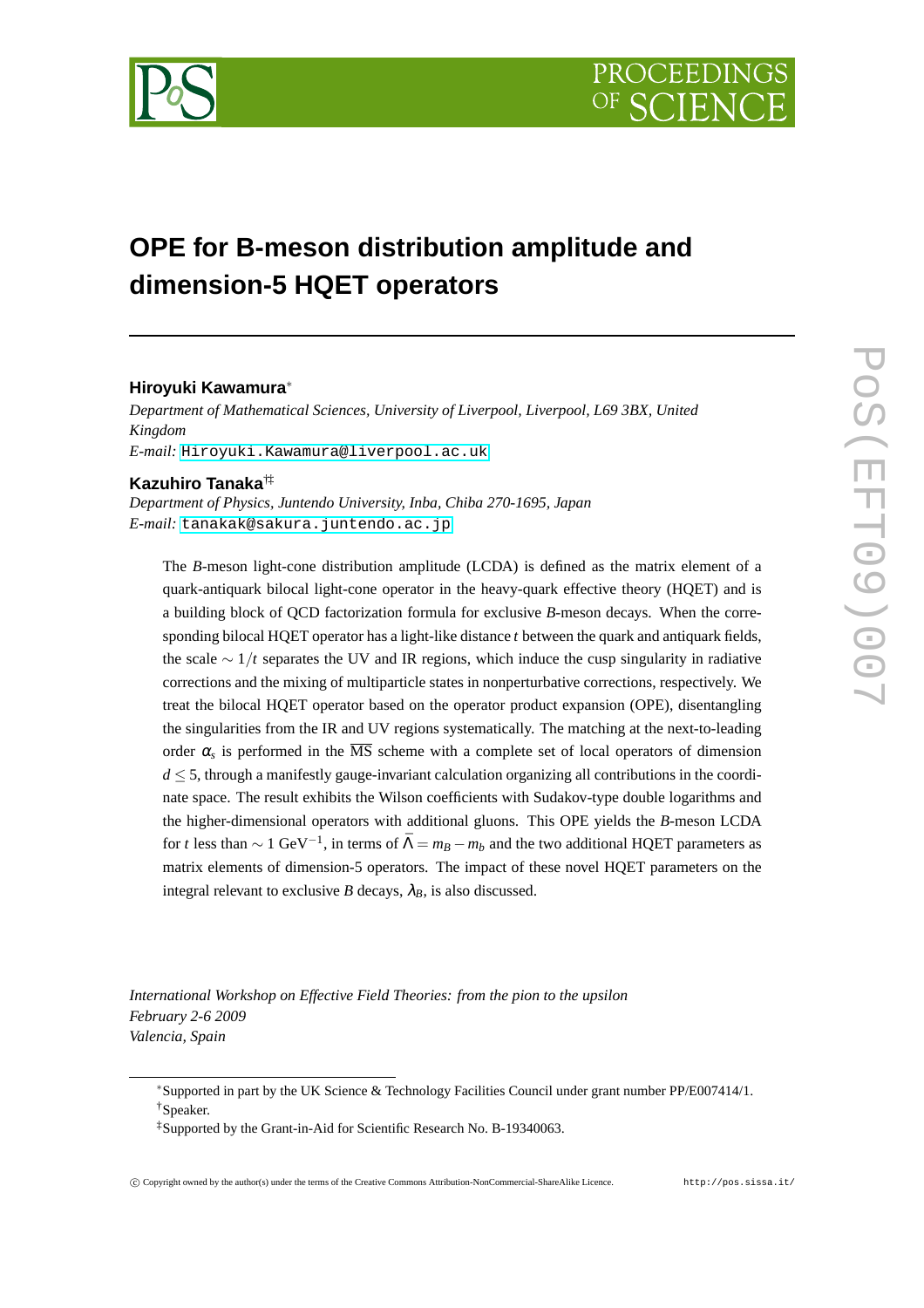<span id="page-1-0"></span>For the exclusive *B*-meson decays, such as  $B \to \pi \pi$ ,  $\rho \gamma$ ,..., systematic methods have been developed using QCD factorization based on the heavy-quark limit  $[1-3]$  $[1-3]$ . In the corresponding factorization formula of the decay amplitude, essential roles are played by the light-cone distribution amplitudes (LCDAs) for the participating mesons, which include nonperturbative long-distance contributions. In particular, in addition to the LCDAs for the light mesons  $\pi, \rho$ , etc., produced in the final state, the LCDA  $\tilde{\phi}_+$  for the *B* meson, defined as the vacuum-to-meson matrix element [\[4\]](#page-6-0),

$$
\tilde{\phi}_{+}(t,\mu) = \frac{1}{iF(\mu)} \langle 0|\bar{q}(tn) \mathbf{P}e^{ig\int_{0}^{t} d\lambda n \cdot A(\lambda n)} \dot{n} \gamma_{5} h_{\nu}(0) |\bar{B}(\nu)\rangle = \int d\omega e^{-i\omega t} \phi_{+}(\omega,\mu) , \quad (1)
$$

also participates in processes where large momentum is transferred to the soft spectator quark via hard gluon exchange  $[1-3]$  $[1-3]$  $[1-3]$ . Here, the bilocal operator is built of the *b*-quark and light-antiquark fields,  $h_v(0)$  and  $\bar{q}(tn)$ , linked by the Wilson line at a light-like separation *tn*, with  $n_\mu$  as the lightlike vector ( $n^2 = 0$ ,  $n \cdot v = 1$ ), and  $v_\mu$  representing the 4-velocity of the *B* meson; a difference between (1) and the familiar pion-LCDA is that  $h<sub>v</sub>(0)$  is an effective field in the heavy-quark effective theory (HQET).  $\mu$  denotes the scale where the operator is renormalized, and  $F(\mu)$  is the decay constant in HQET,  $F(\mu) = -i\langle 0|\bar{q}\eta\gamma_5 h_v|\bar{B}(v)\rangle$ . The RHS in (1) defines the momentum representation, with  $\omega v^+$  denoting the LC component of the momentum of the light antiquark.

The "IR structure" of (1), studied using constraints from the equations of motion (EOM) and heavy-quark symmetry [\[5\]](#page-6-0), as well as the "UV structure", calculated in the 1-loop renormalization of the bilocal operator in (1) [\[6\]](#page-6-0), is notoriously peculiar compared with the pion LCDA. For a full description of (1) which would involve a complicated mixture of the IR and UV structures, we first calculate the radiative corrections, taking into account hard and soft/collinear loops. The one-particle-irreducible 1-loop diagrams (1LDs) for the 2-point function  $\langle \bar{q}(tn) \dot{n} \gamma_5 h_v(0) \rangle$  of (1) yield [\[7\]](#page-6-0)  $(\langle \cdots \rangle \equiv \langle 0 | \cdots | \bar{B}(v) \rangle)$ , the Wilson line is suppressed, and  $C_F = (N_c^2 - 1)/(2N_c)$ )

$$
1LDs = \frac{\alpha_s C_F}{2\pi} \int_0^1 d\xi \left[ \left\{ -\left( \frac{1}{2\varepsilon_{UV}^2} + \frac{L}{\varepsilon_{UV}} + L^2 + \frac{5\pi^2}{24} \right) \delta(1-\xi) + \left( \frac{1}{\varepsilon_{UV}} - \frac{1}{\varepsilon_{IR}} \right) \left( \frac{\xi}{1-\xi} \right)_{+} - \left( \frac{1}{2\varepsilon_{IR}} + L \right) \right\} \langle \bar{q}(\xi t n) n \gamma_s h_v(0) \rangle - t \left( \frac{1}{\varepsilon_{IR}} + 2L - 1 - \xi \right) \langle \bar{q}(\xi t n) v \cdot \overline{D} n \gamma_s h_v(0) \rangle \right] + \cdots, \quad (2)
$$

in  $D = 4 - 2\varepsilon$  dimensions and Feynman gauge, where  $L = \ln[i(t - i0)\mu e^{\gamma_E}]$  with the  $\overline{\text{MS}}$  scale  $\mu$ and the Euler constant  $\gamma_F$ . The "vertex-type" correction that connects the light-like Wilson line and  $\bar{q}(tn)$  in (1) is associated with only the massless degrees of freedom and yields the scaleless loop-integral that gives the term with the "canceling" UV and IR poles,  $1/\varepsilon_{UV} - 1/\varepsilon_{IR}$ , and with the "plus"-distribution  $(\xi/(1-\xi))_+$  as the splitting function; this term is identical to the corresponding correction for the case of the pion LCDA. The other terms in (2) have "non-canceling" UV and IR poles: another vertex-type correction around a "cusp" between the two Wilson lines, the light-like Wilson line of (1) and the time-like Wilson line from  $h_v(0) = \text{Pexp}[ig \int_{-\infty}^0 d\lambda v \cdot A(\lambda v)] h_v(-\infty v)$ , gives the terms proportional to  $\delta(1-\xi)$ , which contain the double as well as single UV pole, corresponding to the cusp singularity [\[6\]](#page-6-0). The "ladder-type" correction, connecting the two quark fields in (1), gives all the remaining terms in (2), which contain the IR poles and are associated with not only the bilocal operator in (1), but also the higher dimensional operators; the ellipses in (2) are expressed by the operators involving two or more additional covariant derivatives.

The renormalized LCDA is obtained by subtracting the UV poles from (2) with the trivial quark self-energy corrections complemented. Here, the term with the plus-distribution ( $\xi/(1 - \frac{1}{\xi})$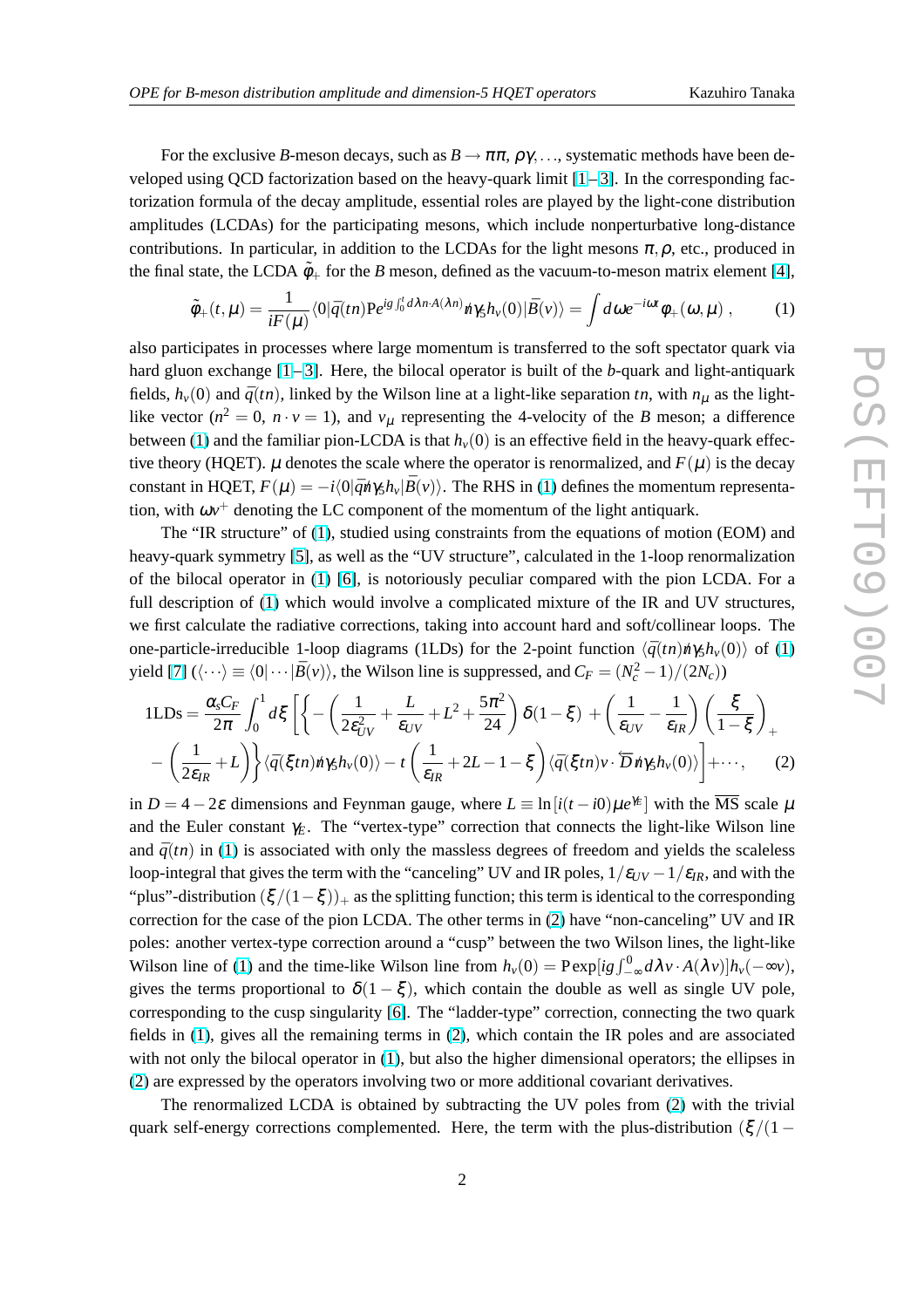<span id="page-2-0"></span> $\xi$ ))<sub>+</sub> is analytic (Taylor expandable) at *t* = 0, similar to the pion LCDA, but the other terms are not analytic due to the presence of logarithms  $L, L<sup>2</sup>$  [\[6,](#page-6-0) [8\]](#page-6-0). In particular, the nontrivial dependence of the latter terms on  $t\mu$  through *L* implies that the scale  $\sim 1/t$  separates the UV and IR regions. Thus, we have to use the operator product expansion (OPE) to treat the different UV and IR behaviors simultaneously: the coefficient functions absorb all the singular logarithms, while, for the local operators to absorb the IR poles, we have to take into account many higher dimensional operators. Such OPE with local operators is useful when the separation *t* is less than the typical distance scale of quantum fluctuation, i.e., when  $t \leq 1/\mu$ . We note that an OPE for the *B*-meson LCDA [\(1\)](#page-1-0) was discussed in [\[9\]](#page-6-0), taking into account the local operators of dimension  $d \leq 4$  and the NLO ( $O(\alpha_s)$ ) corrections to the corresponding Wilson coefficients in a "cutoff scheme", where an additional momentum cutoff  $\Lambda_{UV}$  ( $\gg \Lambda_{\text{OCD}}$ ) was introduced, and the OPE, in powers of  $1/\Lambda_{UV}$ , was derived for the regularized moments,  $M_j = \int_0^{\Lambda_{UV}} d\omega \omega^j \phi_+(\omega,\mu)$ , in particular, for the first two moments with  $j = 0, 1$ ; note,  $M_j \rightarrow \infty$  as  $\Lambda_{UV} \rightarrow \infty$  [\[4\]](#page-6-0). Here, we derive the OPE for [\(1\)](#page-1-0), taking into account the local operators of dimension  $d \leq 5$  and calculating the corresponding Wilson coefficients at NLO accuracy. Following the discussion above, we carry out the calculation for  $t \leq 1/\mu$  in the coordinate space and in the  $\overline{\text{MS}}$  scheme, so that there is no need to introduce any additional cutoff.

The most complicated task is the reorganization of contributions from (many) Feynman diagrams in terms of the matrix element of gauge-invariant operators including higher dimensional operators, in particular, the three-body operators of dimension 5, such as  $\bar{q}G_{\alpha\beta}h\gamma_5h_\nu$  with the field strength tensor  $G_{\alpha\beta}$  [\[4,](#page-6-0) [5\]](#page-6-0). To derive the NLO Wilson coefficients associated with such operators, we have to compute the 1-loop diagrams for the 3-point function, as well as those for the 2-point function as in [\(2\)](#page-1-0), where the former diagrams are obtained by attaching the external gluon line to the latter diagrams in all possible ways. We employ the background field method [\[10\]](#page-6-0), where the background fields represent the nonperturbative long-distance degrees of freedom and satisfy the exact classical EOM. We use the Fock-Schwinger gauge,  $x^{\mu}A_{\mu}^{(c)}(x) = 0$ , for the background gluon field  $A_{\mu}^{(c)}$ . This gauge condition is solved to give  $A_{\mu}^{(c)}(x) = \int_0^1 du \mu^{\beta} G_{\beta\mu}^{(c)}$  $\beta_{\mu}^{(c)}(ux)$  [\[10\]](#page-6-0), which allows us to reexpress each Feynman diagram in terms of the matrix element of the operators associated with the field strength tensor. Also, this ensures that the Wilson line in [\(1\)](#page-1-0), as well as the heavy-quark propagator, does not couple directly to the background gluons while a massless quark or gluon propagator couples to them. With the matching in the  $\overline{\text{MS}}$  scheme, we obtain [\[7\]](#page-6-0) the OPE,

$$
\bar{q}(tn) \mathbf{P}e^{ig\int_0^t d\lambda n \cdot A(\lambda n)} \hat{n} \gamma_5 h_v(0) = C_1^{(3)}(t,\mu) \mathcal{O}_1^{(3)}(\mu) + \sum_{k=1}^2 C_k^{(4)}(t,\mu) \mathcal{O}_k^{(4)}(\mu) + \sum_{k=1}^7 C_k^{(5)}(t,\mu) \mathcal{O}_k^{(5)}(\mu) ,
$$
\n(3)

where the summation is over a basis of local operators of dimension-*d*,  $\mathcal{O}_k^{(d)}$  $\chi_k^{(a)}$  ( $k = 1, 2, ...$ ), defined as  $\mathscr{O}_1^{(3)} \equiv \bar{q}\psi\gamma_5 h_\nu, \ \{\mathscr{O}_k^{(4)}\}$  $\{e^{(A)}_k\}$  = { $\bar{q}(in \cdot \overline{D})\psi\gamma_5h_v$ ,  $\bar{q}(iv \cdot \overline{D})\psi\gamma_5h_v$ }, and { $\mathcal{O}_k^{(5)}$  $\left\{\begin{matrix} \hat{a}(5) \\ k \end{matrix}\right\} \equiv \{ \bar{q}(in \cdot \overleftarrow{D})^2 \psi \gamma_5 h_v,$  $\bar{q}(iv\cdot\overline{D})(in\cdot\overline{D})\psi_{\gamma}h_{\gamma},\bar{q}(iv\cdot\overline{D})^2\psi_{\gamma}h_{\gamma},\bar{q}igG_{\alpha\beta}v^{\alpha}n^{\beta}\psi_{\gamma}h_{\gamma},\bar{q}igG_{\alpha\beta}\gamma^{\alpha}n^{\beta}\bar{q}\gamma_{\gamma}h_{\gamma},\bar{q}igG_{\alpha\beta}\gamma^{\alpha}v^{\beta}\bar{q}\gamma_{\gamma}h_{\gamma},$  $\bar{q}_g G_{\alpha\beta} \sigma^{\alpha\beta} \eta' \gamma_5 h_v$ , with another light-like vector,  $\bar{n}^2 = 0$ , as  $v_\mu = (n_\mu + \bar{n}_\mu)/2$ . The NLO Wilson coefficients are obtained as

$$
C_1^{(3)}(t,\mu) = 1 - \frac{\alpha_s C_F}{4\pi} \left( 2L^2 + 2L + \frac{5\pi^2}{12} \right) , \quad C_1^{(4)}(t,\mu) = -it \left[ 1 - \frac{\alpha_s C_F}{4\pi} \left( 2L^2 + L + \frac{5\pi^2}{12} \right) \right] ,
$$
  

$$
C_2^{(4)}(t,\mu) = \frac{it\alpha_s C_F}{4\pi} (4L - 3) , \quad C_1^{(5)}(t,\mu) = -\frac{t^2}{2} \left[ 1 - \frac{\alpha_s C_F}{4\pi} \left( 2L^2 + \frac{2}{3}L + \frac{5\pi^2}{12} \right) \right] ,
$$
 (4)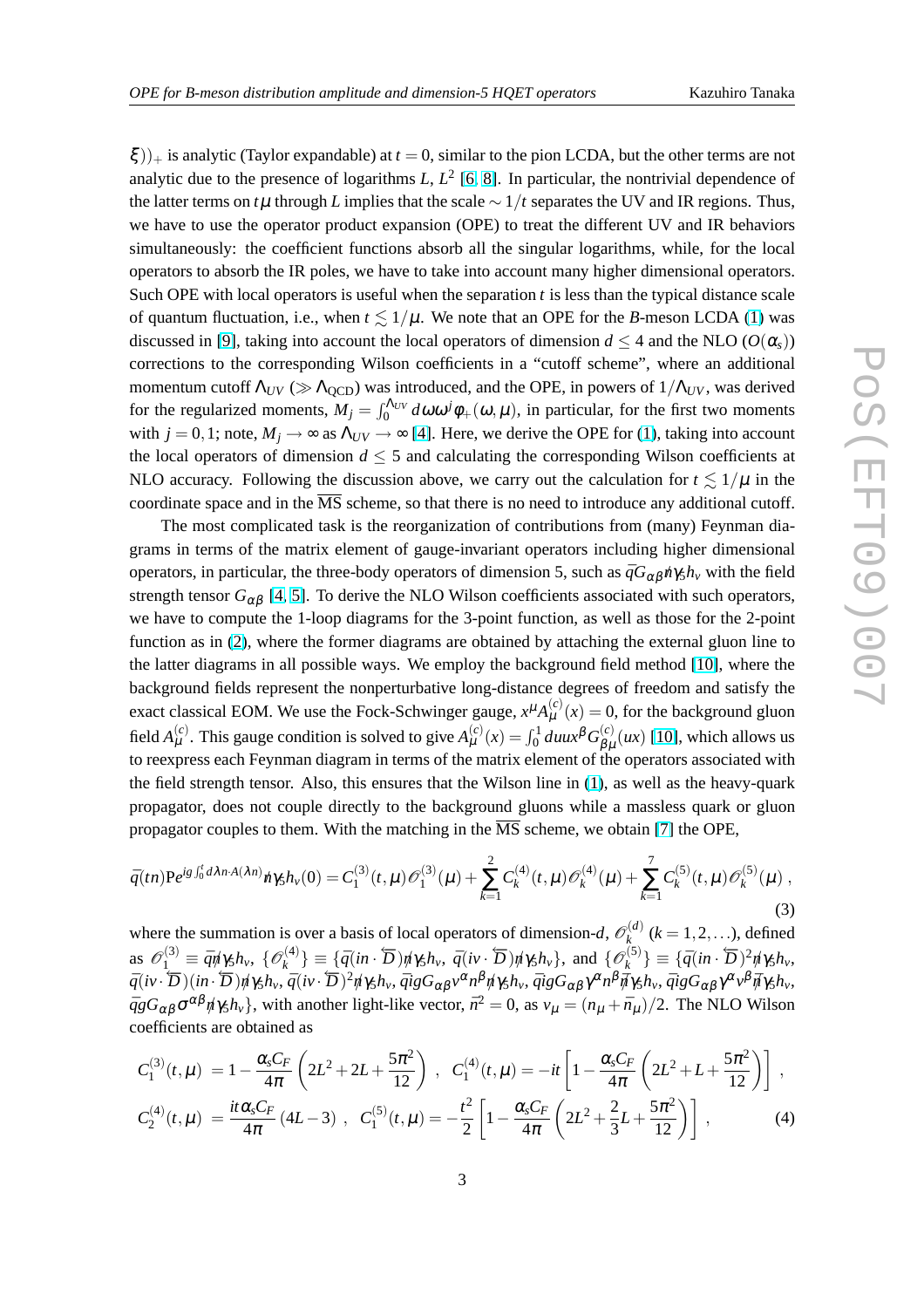<span id="page-3-0"></span>and, for the explicit form of  $C_2^{(5)}$  $C_2^{(5)}(t,\mu), C_3^{(5)}$  $C_3^{(5)}(t,\mu), \ldots, C_7^{(5)}$  $T_7^{(0)}(t,\mu)$ , we refer the readers to [\[7\]](#page-6-0). Here and below,  $\mu$  is the  $\overline{\rm MS}$  scale, and  $\alpha_{\rm s}\equiv\alpha_{\rm s}(\mu)$ . The double logarithm  $L^2$  in the coefficient functions originates from the cusp singularity (see [\(2\)](#page-1-0)). The 1-loop corrections for the 2-point function induce all of the above ten operators using the EOM, while those for the 3-point function induce only  $\mathscr{O}_{4.5}^{(5)}$  $\alpha_{4,5,6,7}^{(5)}$  associated with the field-strength tensor; as a result, the coefficients  $C_{4,5}^{(5)}$  $^{(3)}_{4,5,6,7}(t,\mu)$  involve the terms proportional to the color factor  $C_G = N_c$  as well as to  $C_F$  [\[7\]](#page-6-0).

Taking the matrix element  $\langle \cdots \rangle \equiv \langle 0| \cdots | \bar{B}(v) \rangle$  of [\(3\)](#page-2-0), we can derive the OPE form of the *B*-meson LCDA [\(1\)](#page-1-0). The matrix elements of the local operators in [\(3\)](#page-2-0) are known to be related to a few nonperturbative parameters in the HQET, using the EOM and heavy-quark symmetry as demonstrated in [\[4,](#page-6-0) [5\]](#page-6-0):  $\langle \mathcal{O}_1^{(4)} \rangle$  $\langle A^{(4)}_{1} \rangle = 4iF(\mu)\bar{\Lambda}/3, \, \langle {\mathscr O}^{(4)}_{2} \rangle$  $\langle A \rangle$ <sup>2</sup> $\rangle = iF(\mu)\bar{\Lambda}$ , with *F* of [\(1\)](#page-1-0) and  $\bar{\Lambda} = m_B - m_b$ , representing the mass difference between the *B*-meson and *b*-quark, and all seven matrix elements  $\langle {\mathscr O}_k^{(5)}\,$  $\binom{5}{k}$  for the dimension-5 operators can be expressed by *F*,  $\bar{\Lambda}$  and two additional HQET parameters  $\lambda_E$  and  $\lambda_H$ , which are associated with the chromoelectric and chromomagnetic fields inside the *B* meson as  $\langle \bar{q}g\mathbf{E} \cdot \boldsymbol{\alpha}\gamma_5 h_v \rangle = F(\mu)\lambda_E^2(\mu)$  and  $\langle \bar{q}g\mathbf{H} \cdot \boldsymbol{\sigma}\gamma_5 h_v \rangle = iF(\mu)\lambda_H^2(\mu)$ , respectively, in the rest frame where  $v = (1, 0)$ . As a result, we obtain [\[7\]](#page-6-0) the OPE form for the LCDA [\(1\)](#page-1-0),

$$
\tilde{\phi}_{+}(t,\mu) = 1 - \frac{\alpha_{s}C_{F}}{4\pi} \left( 2L^{2} + 2L + \frac{5\pi^{2}}{12} \right) - it\frac{4\bar{\Lambda}}{3} \left[ 1 - \frac{\alpha_{s}C_{F}}{4\pi} \left( 2L^{2} + 4L - \frac{9}{4} + \frac{5\pi^{2}}{12} \right) \right]
$$
\n
$$
-t^{2}\bar{\Lambda}^{2} \left[ 1 - \frac{\alpha_{s}C_{F}}{4\pi} \left( 2L^{2} + \frac{16}{3}L - \frac{35}{9} + \frac{5\pi^{2}}{12} \right) \right] - \frac{t^{2}\lambda_{E}^{2}(\mu)}{3} \left[ 1 - \frac{\alpha_{s}C_{F}}{4\pi} \left( 2L^{2} + 2L - \frac{2}{3} + \frac{5\pi^{2}}{12} \right) \right]
$$
\n
$$
+ \frac{\alpha_{s}C_{G}}{4\pi} \left( \frac{3}{4}L - \frac{1}{2} \right) \left[ -\frac{t^{2}\lambda_{H}^{2}(\mu)}{6} \left[ 1 - \frac{\alpha_{s}C_{F}}{4\pi} \left( 2L^{2} + \frac{2}{3} + \frac{5\pi^{2}}{12} \right) - \frac{\alpha_{s}C_{G}}{8\pi} (L - 1) \right] \right],
$$
\n(5)

which takes into account the Wilson coefficients to  $O(\alpha_s)$  and a complete set of the local operators of dimension  $d \leq 5$ . Fourier transforming to the momentum representation and taking the first two (*j* = 0, 1) regularized-moments,  $M_j = \int_0^{\Lambda_{UV}} d\omega \omega^j \phi_+(\omega,\mu)$ , the contributions from the first line in (5), associated with matrix elements of the dimension-3 and -4 operators, coincide completely with the result obtained in [\[9\]](#page-6-0). The second and third lines in (5) are generated from the dimension-5 operators. Our OPE result (5) "merges" the UV [\[6\]](#page-6-0) and IR structures [\[5\]](#page-6-0) peculiar to the *B*-meson LCDA, so that it embodies novel behaviors that are completely different from those of the pion LCDA:  $\mu$  and *t* are strongly correlated due to the logarithmic contributions,  $L = \ln[i(t - i0)\mu e^{\gamma_E}]$ , from radiative corrections, so that the DA is not Taylor expandable about  $t = 0$ , which in turn implies the UV divergence in the moments [\[4,](#page-6-0) [8,](#page-6-0) [9\]](#page-6-0),  $M_j \rightarrow \infty$  as  $\Lambda_{UV} \rightarrow \infty$ . The DA receives the contributions from (many) higher dimensional operators, in particular, from those associated with the long-distance gluon fields inside the *B*-meson. It is instructive to draw a comparison with the previous results, concerning UV or IR structure: one can prove [\[7\]](#page-6-0) that (5) satisfies the renormalization group equation for [\(1\)](#page-1-0), which is governed by the evolution kernel [\[6\]](#page-6-0) determined by the (single) UV poles in [\(2\)](#page-1-0). On the other hand, (5) reveals that the solution of the EOM constraints for [\(1\)](#page-1-0), which was obtained in [\[5\]](#page-6-0), is subject to additional effects from radiative corrections, see [\[7\]](#page-6-0) for the detail (see also [\[8\]](#page-6-0)). Such corrections to the EOM constraints at order  $\alpha_s$  in perturbation theory is peculiar to the heavy-meson LCDAs in the HQET and does not arise for the case of the (higher twist) LCDAs for the light mesons,  $\pi$ ,  $\rho$ , etc. [\[11\]](#page-6-0).

Our OPE form (5) allows us to parameterize all nonperturbative contributions in the *B*-meson LCDA [\(1\)](#page-1-0) by three HQET parameters,  $\bar{\Lambda}$ ,  $\lambda_E$  and  $\lambda_H$ , and gives a model-independent description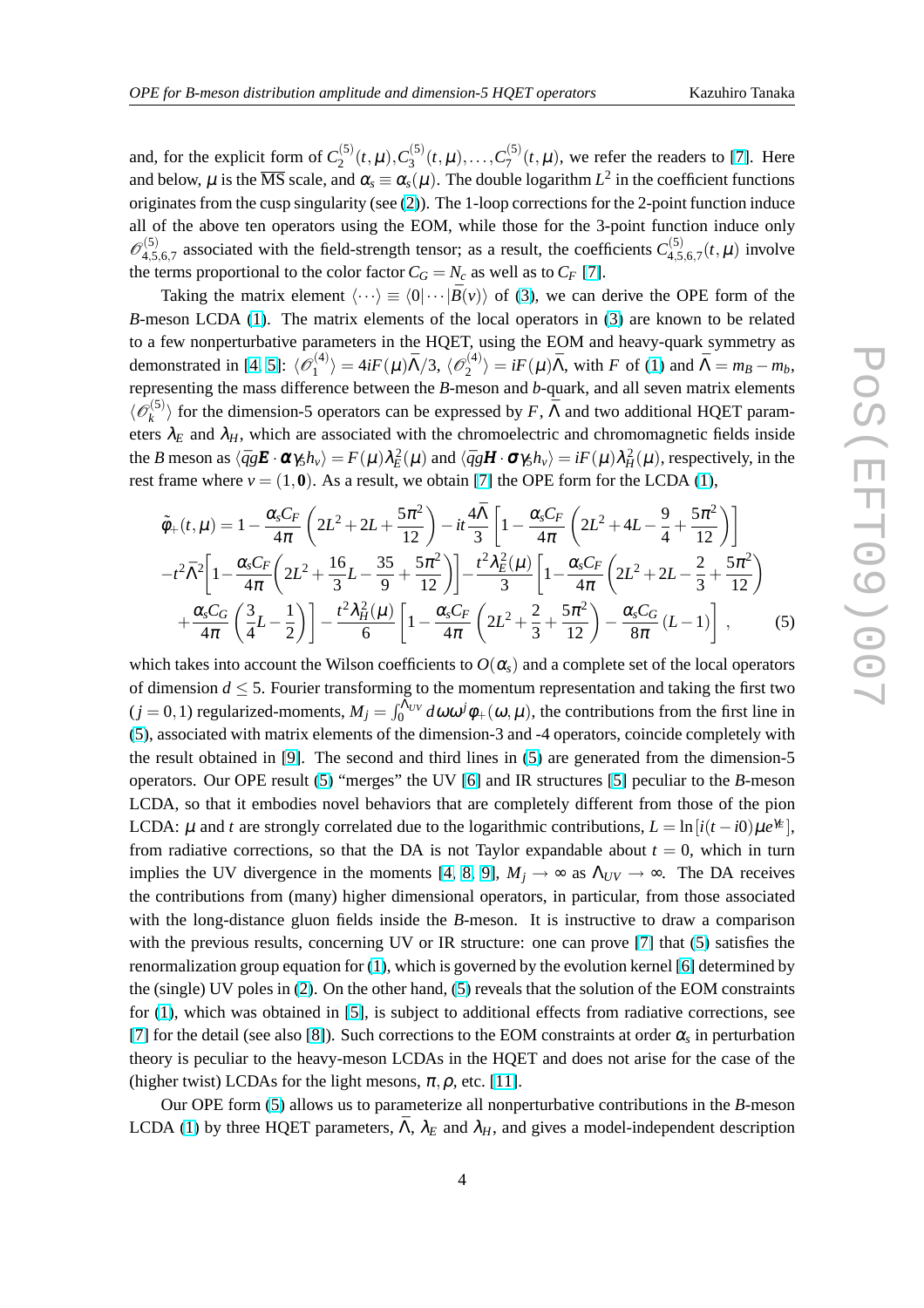<span id="page-4-0"></span>

**Figure 1:** The *B*-meson LCDA at  $\mu = 1$  GeV using the OPE (left) and its continuation with a model (right).

of the *B*-meson LCDA when  $t \leq 1/\mu \leq 1/\Lambda_{\text{QCD}}$ , taking into account the UV and IR structures si-multaneously. Here, we evaluate [\(5\)](#page-3-0) at the scale  $\mu = 1$  GeV:  $\bar{\Lambda} = m_B - m_b$  in [\(5\)](#page-3-0) is defined by the *b*quark pole mass  $m_b$ . Following [\[9\]](#page-6-0), we eliminate  $\bar{\Lambda}$  in favor of a short-distance parameter,  $\bar{\Lambda}_{DA}$ , free from IR renormalon ambiguities and written as  $\bar{\Lambda} = \bar{\Lambda}_{DA}(\mu)\left[1+(7/16\pi)C_F\alpha_s\right]-(9/8\pi)\mu C_F\alpha_s$ , to one-loop accuracy;  $\bar{\Lambda}_{DA}(\mu)$  can be related to another short-distance mass parameter whose value is extracted from analysis of the spectra in inclusive decays  $B \to X_s \gamma$  and  $B \to X_u l \nu$ , leading to  $\bar{\Lambda}_{DA}(\mu = 1 \text{ GeV}) \simeq 0.52 \text{ GeV}$  [\[9\]](#page-6-0). For the novel parameters associated with the dimension-5 operators, we use the central values of  $\lambda_E^2(\mu) = 0.11 \pm 0.06 \text{ GeV}^2$ ,  $\lambda_H^2(\mu) = 0.18 \pm 0.07 \text{ GeV}^2$ , at  $\mu = 1$  GeV, which were obtained by QCD sum rules [\[4\]](#page-6-0); no other estimate exists for  $\lambda_E$  or  $\lambda_H$ . We calculate [\(5\)](#page-3-0) for imaginary LC separation, performing the Wick rotation  $t \rightarrow -i\tau$  [\[4,](#page-6-0) [8\]](#page-6-0).

The results for  $\tilde{\phi}_+(-i\tau,\mu = 1 \text{ GeV})$  using [\(5\)](#page-3-0) are shown as a function of  $\tau$  in the LHS of Fig. 1 [\[7\]](#page-6-0): the wide-solid curve shows the whole contributions of [\(5\)](#page-3-0), while the narrow-solid curve shows the result for  $\alpha_s \rightarrow 0$ ; the NLO perturbative corrections are at the 10-30% level for moderate  $τ$  of order 1 GeV<sup>-1</sup> ~ 1/μ, while they are very large for  $τ$  → 0 because of singular logarithms *L* 2 and *L*. The dashed and dot-dashed curves show the contributions of the first two terms and the first line in [\(5\)](#page-3-0), respectively, associated with the operators of dimension  $d = 3$  and  $d \leq 4$ , while the dotted curve gives the results of [\(5\)](#page-3-0) when  $\lambda_E = \lambda_H = 0$ . For moderate  $\tau$ , the contributions from the dimension-4 operators suppress the DA by 30-40%, but the dimension-5 operators, in contrast, lead to enhancement by 10-20% with significant effects from  $\lambda_E$  and  $\lambda_H$ . Our *B*-meson LCDA [\(5\)](#page-3-0) indeed works up to moderate LC distances  $\tau$ , where the hierarchy among the dashed, dot-dashed, and wide-solid curves demonstrates convergence of the OPE [\(3\)](#page-2-0).

The two-dot-dashed curve in the LHS of Fig. 1 shows the behavior of the two-component ansatz by Lee and Neubert [\[9\]](#page-6-0), which is given in momentum space as

$$
\phi_{+}^{\text{LN}}(\omega,\mu) = N \frac{\omega}{\omega_0^2} e^{-\omega/\omega_0} + \theta(\omega - \omega_t) \frac{C_F \alpha_s}{\pi \omega} \left[ \left( \frac{1}{2} - \ln \frac{\omega}{\mu} \right) + \frac{4 \bar{\Lambda}_{DA}}{3 \omega} \left( 2 - \ln \frac{\omega}{\mu} \right) \right], \quad (6)
$$

where the second term reproduces the correct asymptotic behavior of the DA [\(1\)](#page-1-0) for  $\omega \gg \Lambda_{\text{QCD}}$  and the first term represents the nonperturbative component modeled by an exponential form [\[4\]](#page-6-0), with  $\omega_t$  = 2.33 GeV,  $N$  = 0.963, and  $\omega_0$  = 0.438 GeV at  $\mu$  = 1 GeV; these parameters are fixed by match-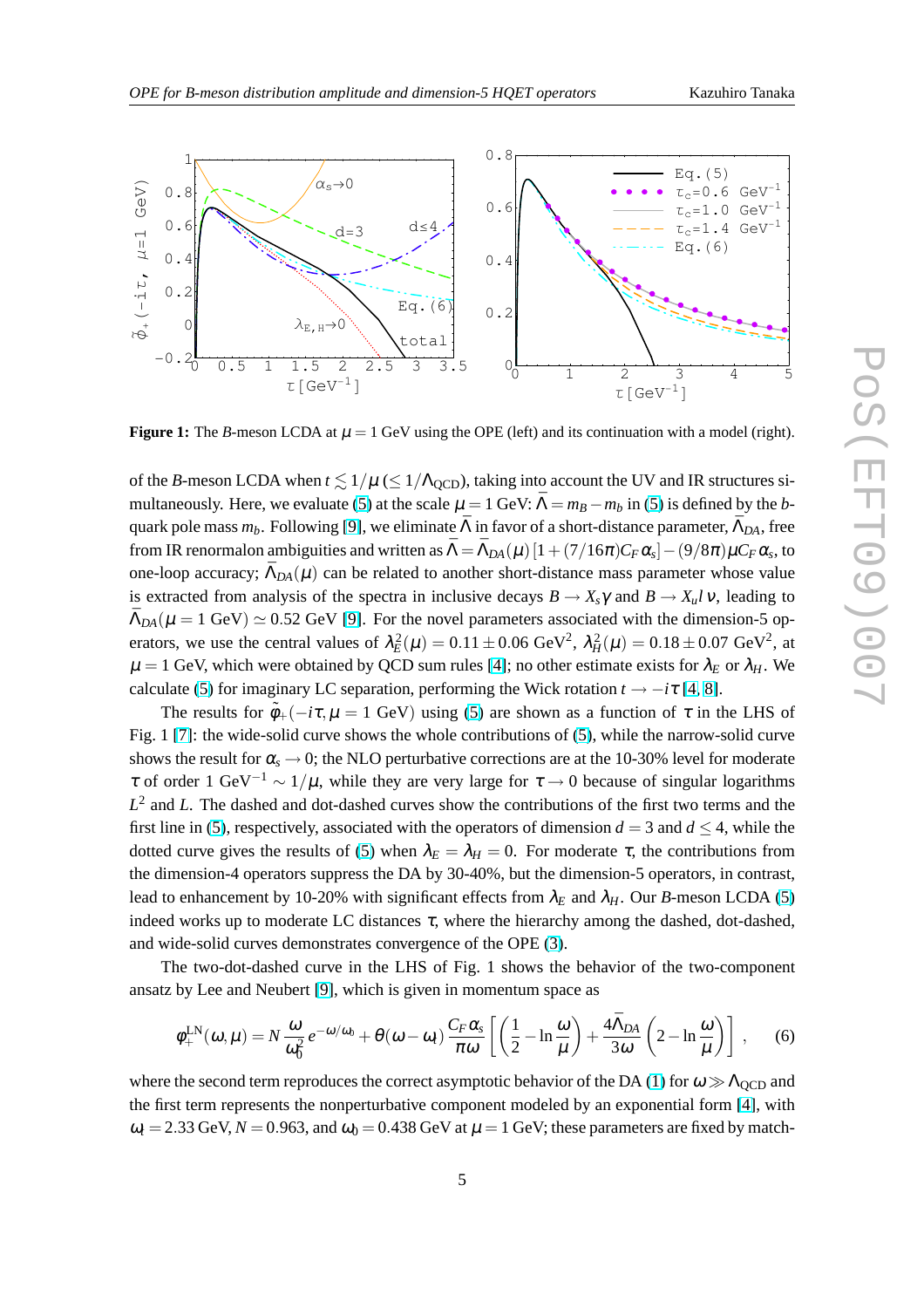<span id="page-5-0"></span>

|                               | $\lambda_E^2 = 0.11 \text{ GeV}^2$ , $\lambda_H^2 = 0.18 \text{ GeV}^2$ |                  |                                         | $\lambda_F^2 = \lambda_H^2 = 0$ |                  |                                         |
|-------------------------------|-------------------------------------------------------------------------|------------------|-----------------------------------------|---------------------------------|------------------|-----------------------------------------|
| $\tau_c$ [GeV <sup>-1</sup> ] | N                                                                       | $\omega_0$ [GeV] | $\lambda_{R}^{-1}$ [GeV <sup>-1</sup> ] | N                               | $\omega_0$ [GeV] | $\lambda_{R}^{-1}$ [GeV <sup>-1</sup> ] |
| 0.4                           | 0.816                                                                   | 0.257            | 3.11 $(0.23 + 2.88)$                    | 0.832                           | 0.301            | 2.69 $(0.23 + 2.46)$                    |
| $0.6\,$                       | 0.850                                                                   | 0.306            | 2.70 $(0.35 + 2.35)$                    | 0.899                           | 0.394            | 2.19 $(0.35 + 1.84)$                    |
| 0.8                           | 0.852                                                                   | 0.308            | 2.69 $(0.47 + 2.22)$                    | 0.966                           | 0.461            | 1.99 $(0.46 + 1.53)$                    |
| 1.0                           | 0.858                                                                   | 0.313            | 2.66 $(0.58 + 2.08)$                    | 1.11                            | 0.572            | $1.79(0.56+1.23)$                       |
| 1.2                           | 0.910                                                                   | 0.349            | $2.51(0.67+1.84)$                       | 1.55                            | 0.839            | 1.56 $(0.64 + 0.92)$                    |
| 1.4                           | 1.09                                                                    | 0.456            | $2.22(0.76+1.46)$                       | 4.43                            | 1.95             | $1.32(0.71+0.61)$                       |
| 1.6                           | 1.81                                                                    | 0.777            | $1.87(0.83 + 1.04)$                     | 9.82                            | $-4.55$          | 1.11 $(0.77+0.34)$                      |

**Table 1:** Parameters of the model function  $N/(\tau \omega_0 + 1)^2$  for  $\tau \ge \tau_c$  with different values of  $\tau_c$ , and the results of the inverse moment  $\lambda_B^{-1}(\mu)$  at  $\mu = 1$  GeV, with the first and second numbers in the parentheses denoting the contributions from the first and the second terms in the RHS of (7).

ing the first two ( $j = 0, 1$ ) cut-moments  $\int_0^{\Lambda_{UV}} d\omega \omega^j \phi_{+}^{LN}(\omega, \mu)$  with the OPE for the corresponding cut-moments  $M_{0,1}$  derived in [\[9\]](#page-6-0), where the operators of dimension  $d \leq 4$  and the corresponding Wilson coefficients at NLO are taken into account. For  $\tau \lesssim 1 \text{ GeV}^{-1}$ , the Lee-Neubert ansatz [\(6\)](#page-4-0) shows behavior similar to [\(5\)](#page-3-0) with  $\lambda_E = \lambda_H = 0$  substituted; note that the first term of [\(6\)](#page-4-0) produces particular contributions associated with the operators of dimension-5 and higher.

For  $\tau \gg 1$  GeV<sup>-1</sup>, the contributions associated with higher-dimensional operators become important, and the OPE diverges (see [\(5\)](#page-3-0) and Fig. 1); thus, one has to rely on a certain model for the large  $\tau$  behavior and connect the model-independent descriptions at small and moderate  $\tau$  to that model. The results in Fig. 1 suggest the possibility of connecting the behavior for  $\tau \leq \tau_c$  ( $\tau_c \sim 1 \text{ GeV}^{-1}$ ) given by our OPE form [\(5\)](#page-3-0) to that for  $\tau \geq \tau_c$ , given by the coordinate-space representation of the first term of [\(6\)](#page-4-0),  $\int_0^\infty d\omega e^{-\omega\tau} (N\omega/\omega_0^2) e^{-\omega/\omega_0} = N/(\tau\omega_0 + 1)^2$ . Here, *N* and  $\omega_0$  can be determined such that both the resulting total DA  $\tilde{\phi}_+(-i\tau,\mu)$  and its derivative  $\partial \tilde{\phi}_+(-i\tau,\mu)/\partial \tau$  are continuous at  $\tau = \tau_c$ . In the LHS of Table 1, we show [\[7\]](#page-6-0) the values of *N* and  $\omega_0$  obtained by solving the corresponding conditions of the continuity for  $\mu = 1$  GeV. (The RHS of Table 1 shows the results that would be obtained by solving the similar continuity conditions with  $\lambda_E = \lambda_H = 0$ .) In the RHS of Fig. 1, the wide-solid and two-dot-dashed curves are same as those in the LHS, and the dotted, solid-gray, and dashed curves show the behavior of the above model function  $N/(\tau \omega_0 + 1)^2$  for  $\tau \ge \tau_c$  with  $\tau_c = 0.6, 1.0,$  and 1.4 GeV<sup>-1</sup>, respectively, using the corresponding values of *N* and  $\omega_0$  in the LHS of Table 1; these three curves behave as  $\sim N/(\omega_0^2 \tau^2)$  at large τ, with larger  $N/\omega_0^2$  than those of [\(6\)](#page-4-0) and the RHS of Table 1. Indeed, we can show that  $N/\omega_0^2 = (9/4\bar{\Lambda}_{DA}^2)\left\{1 + \tau_c\bar{\Lambda}_{DA}\left[\lambda_E^2/\bar{\Lambda}_{DA}^2 + \lambda_H^2/(2\bar{\Lambda}_{DA}^2) - 1\right]\right\} + \cdots$ , using the continuity of  $\tilde{\phi}_+(-i\tau,\mu)$ ,  $\partial \tilde{\phi}_+(-i\tau,\mu)/\partial \tau$  at  $\tau = \tau_c$ , and thus the contributions of  $\lambda_E$  and  $\lambda_H$  enhance  $N/\omega_0^2$ .

Using these results, we calculate the first inverse moment of the LCDA,

$$
\lambda_B^{-1}(\mu) = \int_0^\infty d\omega \frac{\phi_+(\omega,\mu)}{\omega} = \int_0^{\tau_c} d\tau \tilde{\phi}_+(-i\tau,\mu) + \int_{\tau_c}^\infty d\tau \tilde{\phi}_+(-i\tau,\mu) ,\qquad (7)
$$

which is of particular interest for the QCD description of exclusive *B*-meson decays. We substi-tute [\(5\)](#page-3-0) and the model function,  $N/(\tau \omega_0 + 1)^2$ , into the first and the second terms in the RHS, respectively, and the results are shown in Table 1 for each value of  $\tau_c$  [\[7\]](#page-6-0). The "stable" behavior observed for 0.6 GeV<sup>-1</sup>  $\lesssim \tau_c \lesssim 1$  GeV<sup>-1</sup> in the LHS of Table 1 and in the RHS of Fig. 1